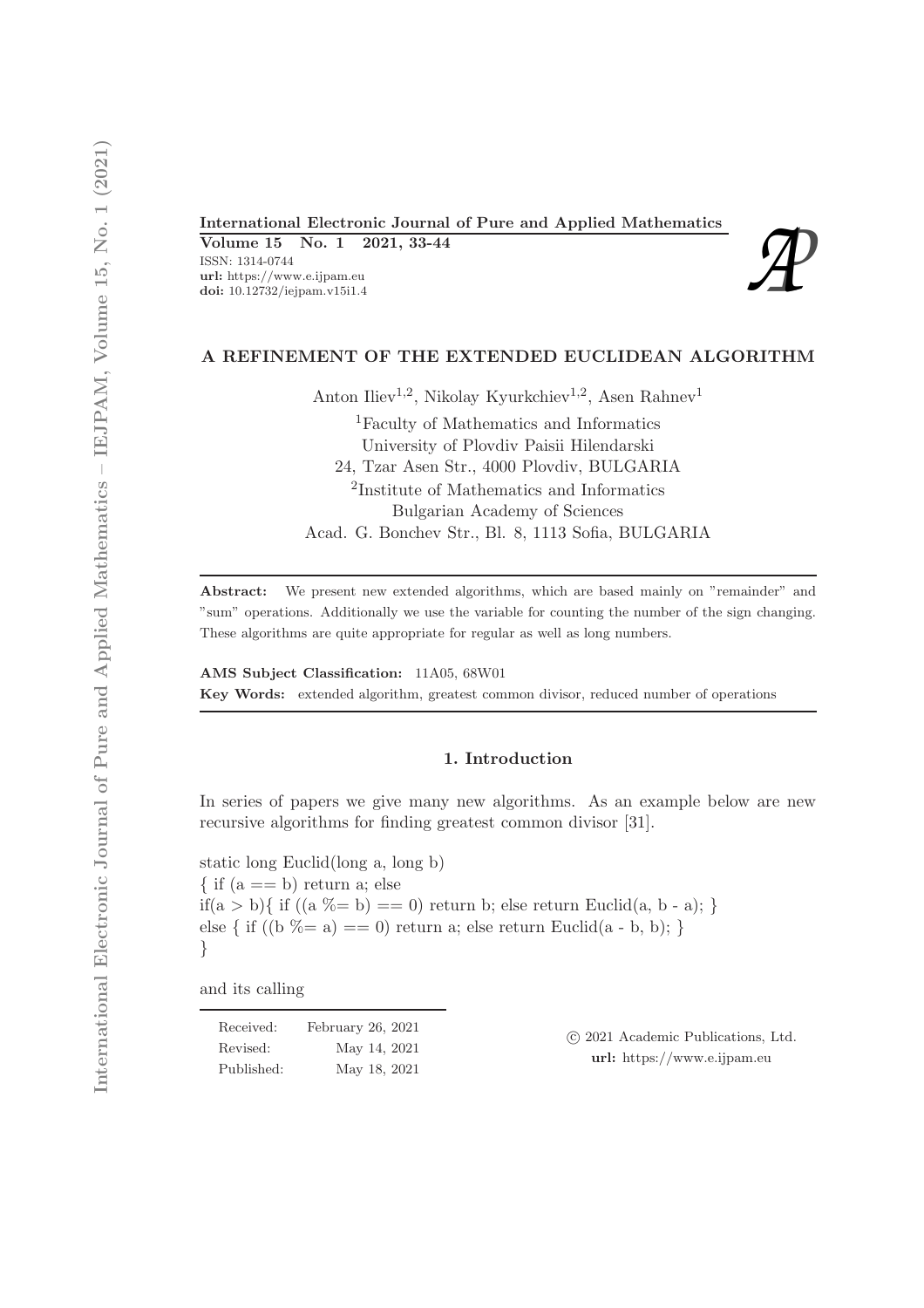$gcd = Euclid(a, b);$ 

and new improved Tembhurne–Sathe algorithm [27] –

static long Euclid(long a, long b) { if  $((a \& 1) == 0 \& 0 \& 1) == 0)$ return Euclid $(a \gg 1, b \gg 1) \ll 1$ ; else if  $(a == b)$  return a; else if  $(a > b)$ {  $a \% = b$ ;  $b = b - a$ ; if  $((b \& 1) == 0) \{ b \}>=1$ ; if  $(b == 1)$  return 1; } if  $((a \& 1) == 0)$  { if  $(a == 0)$  return b;  $a \gg 1$ ; }  $b \% = a$ ;  $a = a - b$ ; if  $((a \& 1) == 0) \{ a \}>=1$ ; if  $(a == 1)$  return 1; } if  $((b \& 1) == 0)$  { if  $(b == 0)$  return a;  $b \ge 1$ ; } return Euclid $(a, b)$ ; } else {  $b \% = a; a = a - b;$ if  $((a \& 1) == 0) \{ a \}>=1$ ; if  $(a == 1)$  return 1; } if  $((b \& 1) == 0)$  { if  $(b == 0)$  return a; b >>= 1; }  $a \% = b$ ;  $b = b - a$ ; if  $((b \& 1) == 0)$  {  $b \ge 1$ ; if  $(b == 1)$  return 1; } if  $((a \& 1) == 0)$  { if  $(a == 0)$  return b;  $a \gg 1$ ; } return Euclid(a, b); }

and its calling

}

 $gcd = Euclid(a, b);$ 

Now we set the following task – for two natural numbers *a* and *b* we search the integer numbers x and y for which  $x*a+y*b = gcd$ , where gcd is the greatest common divisor. We give new computational way for conducting this iteration process [10]– [44]. Some new ideas, which concern these algorithms can be found in [52]–[56]. The classical treatment of this topic can be found in [1]–[6] and [45]–[51].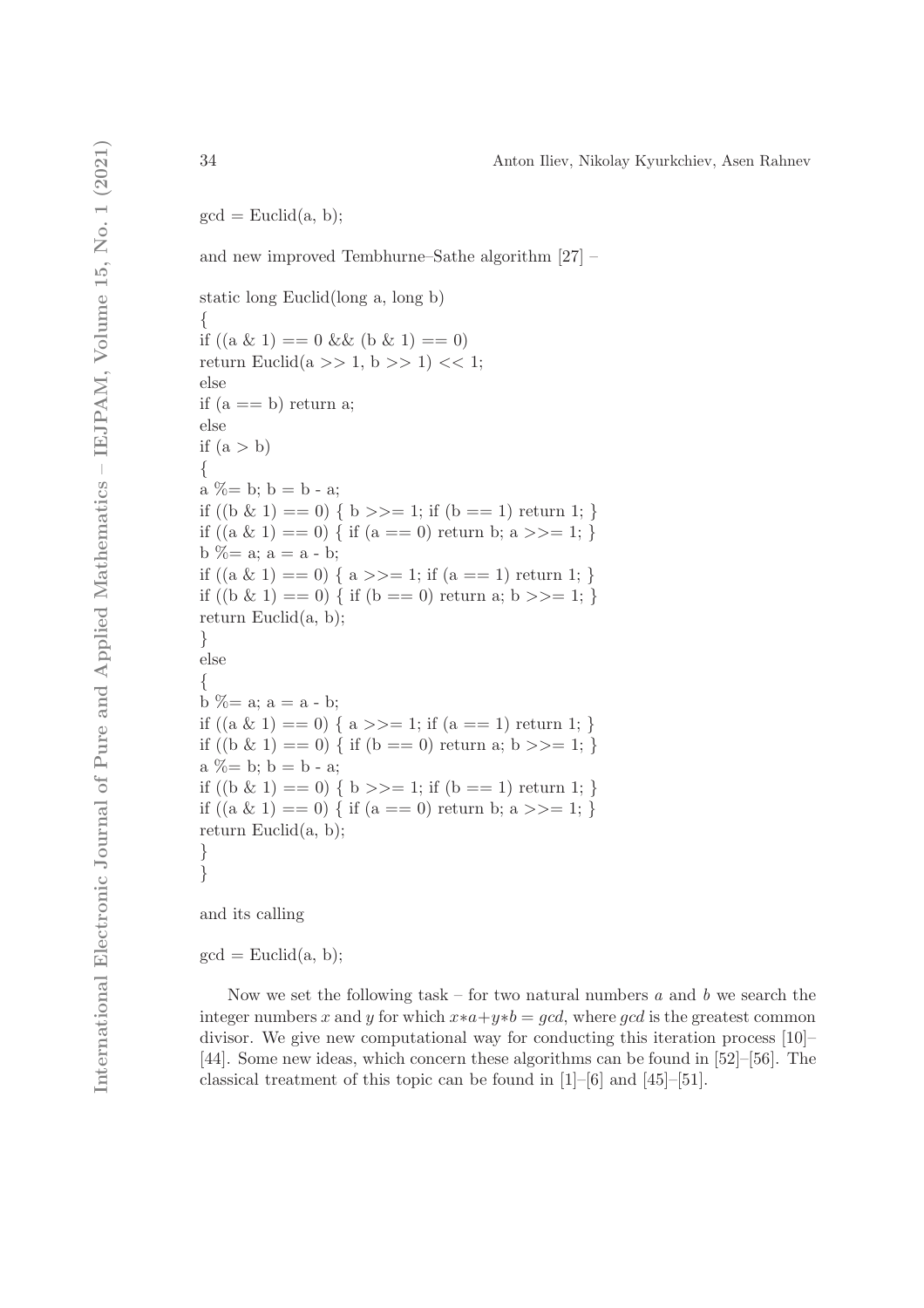For testing purposes we will use the following computer: processor – Intel(R)  $Core(TM)$ i7-6700HQ CPU 2.60GHz, 2592 Mhz, 4 Core(s), 8 Logical Processor(s), RAM 16 GB, Microsoft Windows 10 Enterprise x64, Microsoft Visual C# 2017 x64.

# 2. Main Results.

Using classical approach we propose the following:

## Algorithm 1.

 $b0 = b$ ;  $a0 = a$ ;  $x1 = 1$ ;  $x2 = 0$ ; iter = 1; while  $(b > 0)$ {  $q = a / b$ ; t1 = a % b; t = x1 + q \* x2;  $x1 = x2$ ;  $x2 = t$ ;  $a = b$ ;  $b = t1$ ; iter = -iter; } if (iter  $(0)$  x = b0 - x1; else x = x1;  $gcd = a$ ;  $y = (a - x * a0) / b0$ ;

its recursive implementation as

## Algorithm 2.

```
static long Euclid(long a, long b, ref long x,
ref long y, ref long iter)
{
if (b < 1) \{ x = 1; y = 0; return a; }
long q = a / b; long r = a % b; iter = -iter;
long d = Euclid(b, r, ref y, ref x, ref iter);
y \mid = q * x;return d;
}
and its calling
iter = 1;
if (a > b){
gcd = Euclid(a, b, ref x, ref y, ref iter); if (iter \lt 0) x = b - x;}
else
```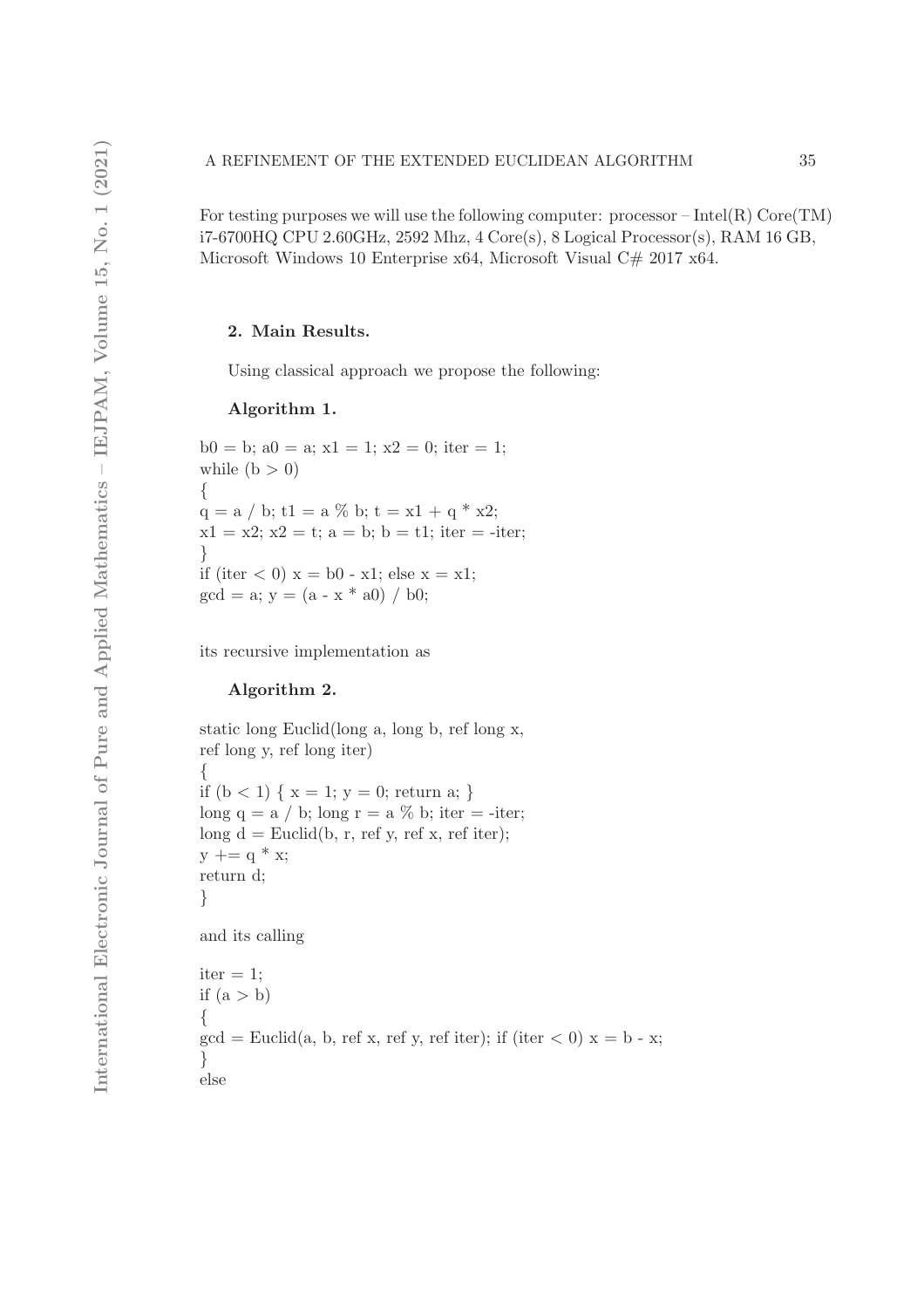$$
\begin{aligned} &\{ \\ \text{gcd} &= \text{Euclid}(b,\, a,\, \text{ref}\,\, y,\, \text{ref}\,\, x,\, \text{ref}\,\, \text{iter});\, \text{if}\,\, (\text{iter} &> 0)\,\, x = b - x; \\ &y = (\text{gcd} - x \,^* a)\ / \ b; \end{aligned}
$$

Using our approach to this task [10]–[44] we provide the following:

# Algorithm 3.

 $b0 = b$ ;  $a0 = a$ ; iter = 1;  $x1 = 1$ ;  $x2 = 0$ ; if  $(a > b)$ do {  $q = a / b$ ;  $a \text{ %} = b$ ;  $t = x1 + q * x2$ ;  $x1 = x2$ ;  $x2 = t$ ; iter = -iter; if  $(a < 1)$ { if (iter  $(0)$  x = b0 - x1; else x = x1;  $gcd = b$ ;  $y = (b - x * a0) / b0$ ; break; }  $q = b / a$ ;  $b \% = a$ ;  $t = x1 + q * x2$ ;  $x1 = x2$ ;  $x2 = t$ ; iter = -iter; if  $(b < 1)$ { if (iter  $< 0$ )  $x = b0 - x1$ ; else  $x = x1$ ;  $gcd = a$ ;  $y = (a - x * a0) / b0$ ; break; } } while (true); else do {  $q = b / a$ ;  $b \% = a$ ;  $t = x2 + q * x1$ ;  $x2 = x1$ ;  $x1 = t$ ; iter = -iter; if  $(b < 1)$ { if (iter  $(0)$  x = x2; else x = b0 - x2;  $gcd = a$ ;  $y = (a - x * a0) / b0$ ; break; }  $q = a / b$ ;  $a \% = b$ ;  $t = x2 + q * x1$ ;  $x2 = x1$ ;  $x1 = t$ ; iter = -iter; if  $(a < 1)$ { if (iter  $(0)$  x = x2; else x = b0 - x2;  $gcd = b$ ;  $y = (b - x * a0) / b0$ ; break; } } while (true);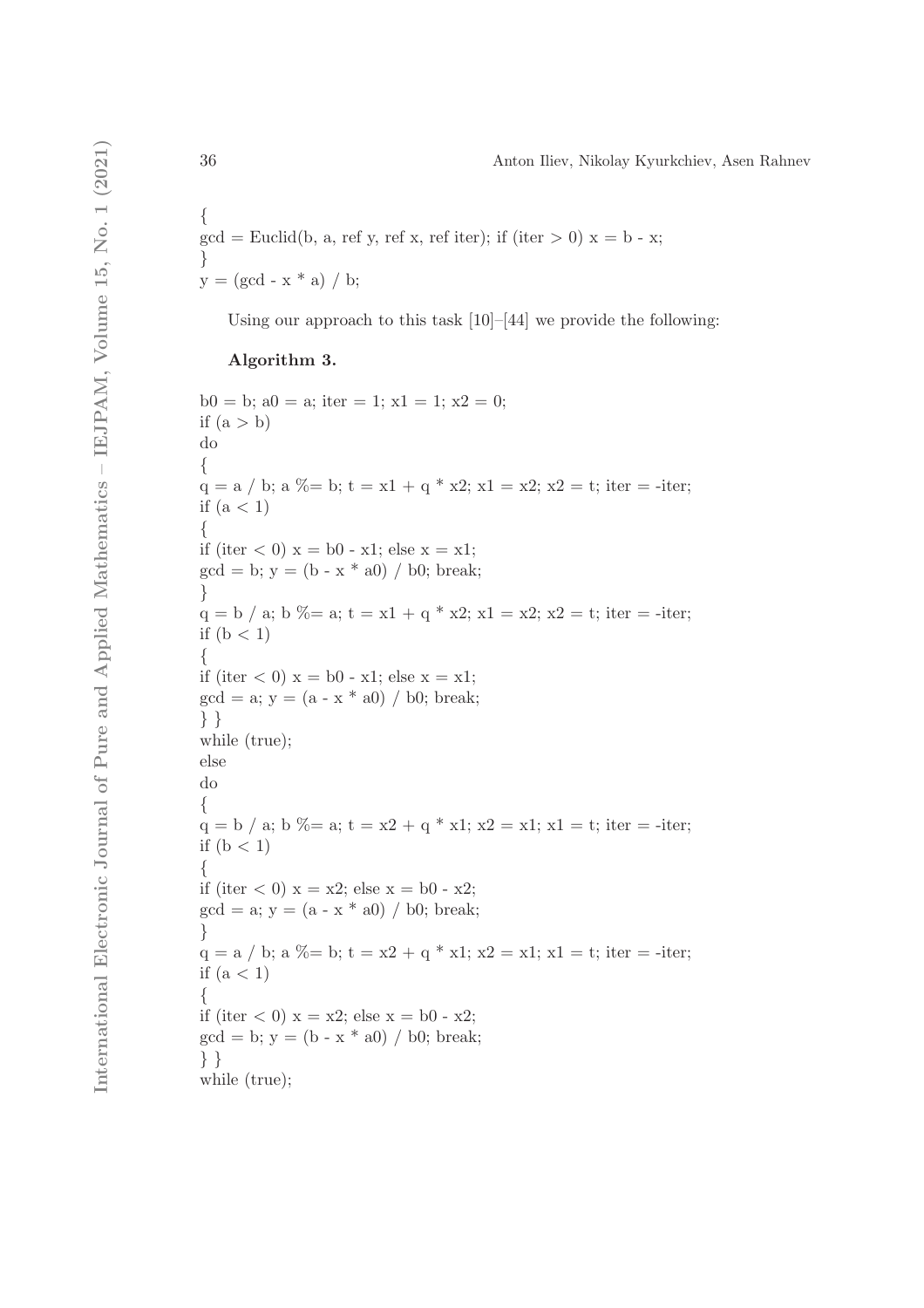#### A REFINEMENT OF THE EXTENDED EUCLIDEAN ALGORITHM 37

its recursive analog as

## Algorithm 4.

static long Euclid(long a, long b, ref long x, ref long y, ref long iter) { long r = a  $\%$  b; long q1 = a / b; iter = -iter; if  $(r < 1) \{ x = 1; y = 0;$  return b; } long  $u = b$  % r; long  $q2 = b / r$ ; iter = -iter; if  $(u < 1) \{ x = q1; y = 1; return r; \}$ long  $d =$  Euclid(r, u, ref x, ref y, ref iter);  $y \mid = q2 * x$ ;  $x \mid = q1 * y$ ; return d; } and its calling  $iter = 1;$ if  $(a > b)$ { }

 $\gcd =$  Euclid(a, b, ref y, ref x, ref iter); if (iter  $\lt 0$ )  $x =$  b - x; else {  $gcd = Euclid(b, a, ref x, ref y, ref iter);$  if (iter  $> 0$ )  $x = b - x;$ }  $y = (gcd - x * a) / b;$ 

Using our approach to this task [10]–[44] and the Strassen manner [57] we provide the following:

# Algorithm 5.

 $b0 = b$ ;  $a0 = a$ ;  $x1 = 1$ ;  $x2 = 0$ ; iter = 1; do if  $(a > b)$ {  $q = a / b$ ;  $a \% = b$ ;  $t = x1 + q * x2$ ;  $x1 = x2$ ;  $x2 = t$ ; iter = -iter; if  $(a < 1)$ { if (iter  $(0)$  x = b0 - x1; else x = x1;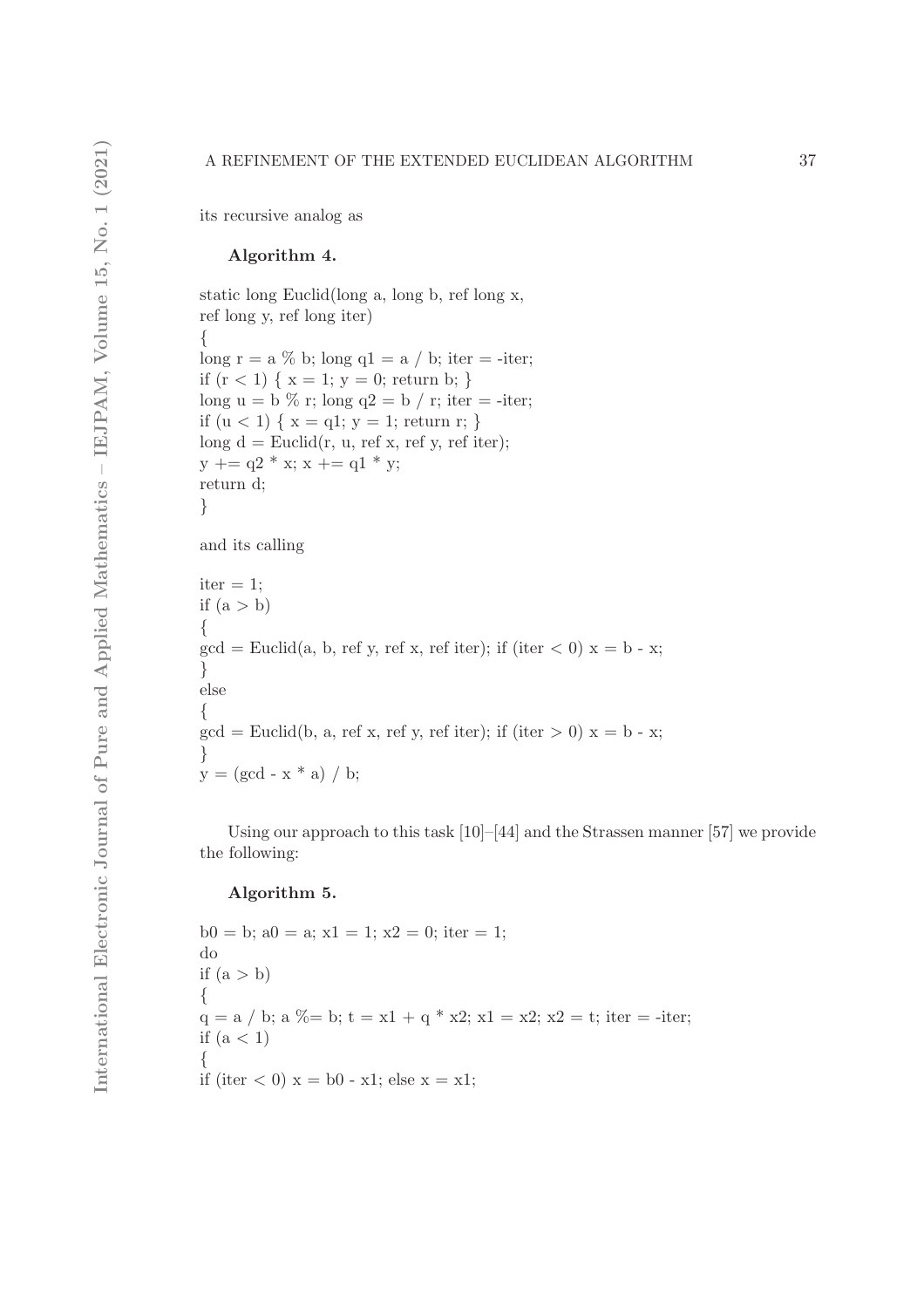```
gcd = b; y = (b - x * a0) / b0; break; }
b -= a; t = x1 + x2; x1 = x2; x2 = t; iter = -iter;
if (a == b){
if (iter < 0) x = b0 - x1; else x = x1;
gcd = a; y = (a - x * a0) / b0; break; }
}
else
{
q = b / a; b \% = a; t = x2 + q * x1; x2 = x1; x1 = t; iter = -iter;
if (b < 1){
if (iter < 0) x = x^2; else x = b^0 - x^2;
gcd = a; y = (a - x * a0) / b0; break; }
a = b; t = x^2 + x^1; x^2 = x^1; x^1 = t; iter = -iter;
if (a == b){
if (iter (0) x = x2; else x = b0 - x2;
gcd = b; y = (b - x * a0) / b0; break; }
}
while (true);
```
its recursive analog as

## Algorithm 6.

static long Euclid(long a, long b, ref long x, ref long y, ref long iter) { long  $r = a \% b$ ; long  $q1 = a / b$ ; iter = -iter; if  $(r < 1) \{ x = 1; y = 0;$  return b; } long  $u = b - r$ ; iter  $= -iter$ ; if  $(u == r) \{ x = q1; y = 1; return r; \}$ long d; if  $(u > r)$  { iter = -iter;  $d =$  Euclid $(u, r, ref y, ref x, ref iter);$ } else  $d =$  Euclid $(r, u, ref x, ref y, ref iter);$  $y \mid = x$ ;  $x \mid = q1 * y$ ; return d; } and its calling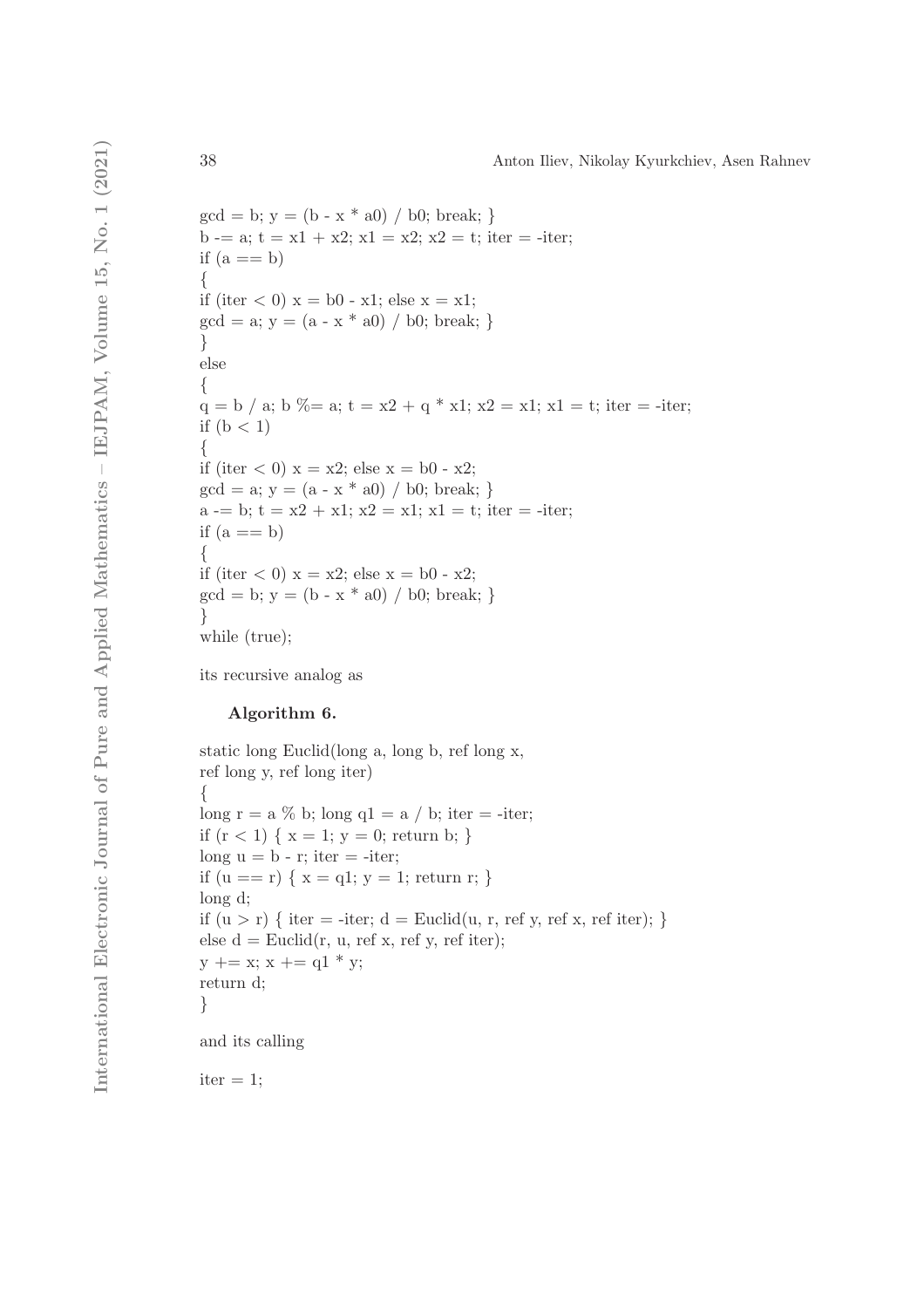if  $(a > b)$ {  $gcd = Euclid(a, b, ref y, ref x, ref iter); if (iter < 0) x = b - x;$ } else {  $gcd = Euclid(b, a, ref x, ref y, ref iter); if (iter > 0) x = b - x;$ }  $y = (gcd - x * a) / b;$ 

## Numerical Example.

We will test the new algorithms 1.–6. for the following example:

long a, b, t, t1, q, iter,  $d = 0$ ; long gcd, a0, b0, x1, x2,  $x = 0$ ,  $y = 0$ ; for (int i = 1; i < 100000001; i++) {  $a = i$ ; b = 200000002 - i; //here is the source code of every one of algorithms 1, 3 and 5 //and calling of recursive algorithms 2, 4 and 6  $d \mathrel{+}= gcd;$ } Console.WriteLine(d);

CPU time of Algorithm 1 is: 35.398 seconds.

CPU time of Algorithm 2 is: 64.371 seconds.

CPU time of Algorithm 3 is: 31.926 seconds.

CPU time of Algorithm 4 is: 47.726 seconds.

CPU time of Algorithm 5 is: 32.966 seconds.

CPU time of Algorithm 6 is: 54.932 seconds.

# 2. Conclusion

The idea of Strassen [57] provokes us to construct such iteration processes and especially Algorithms 5 and 6.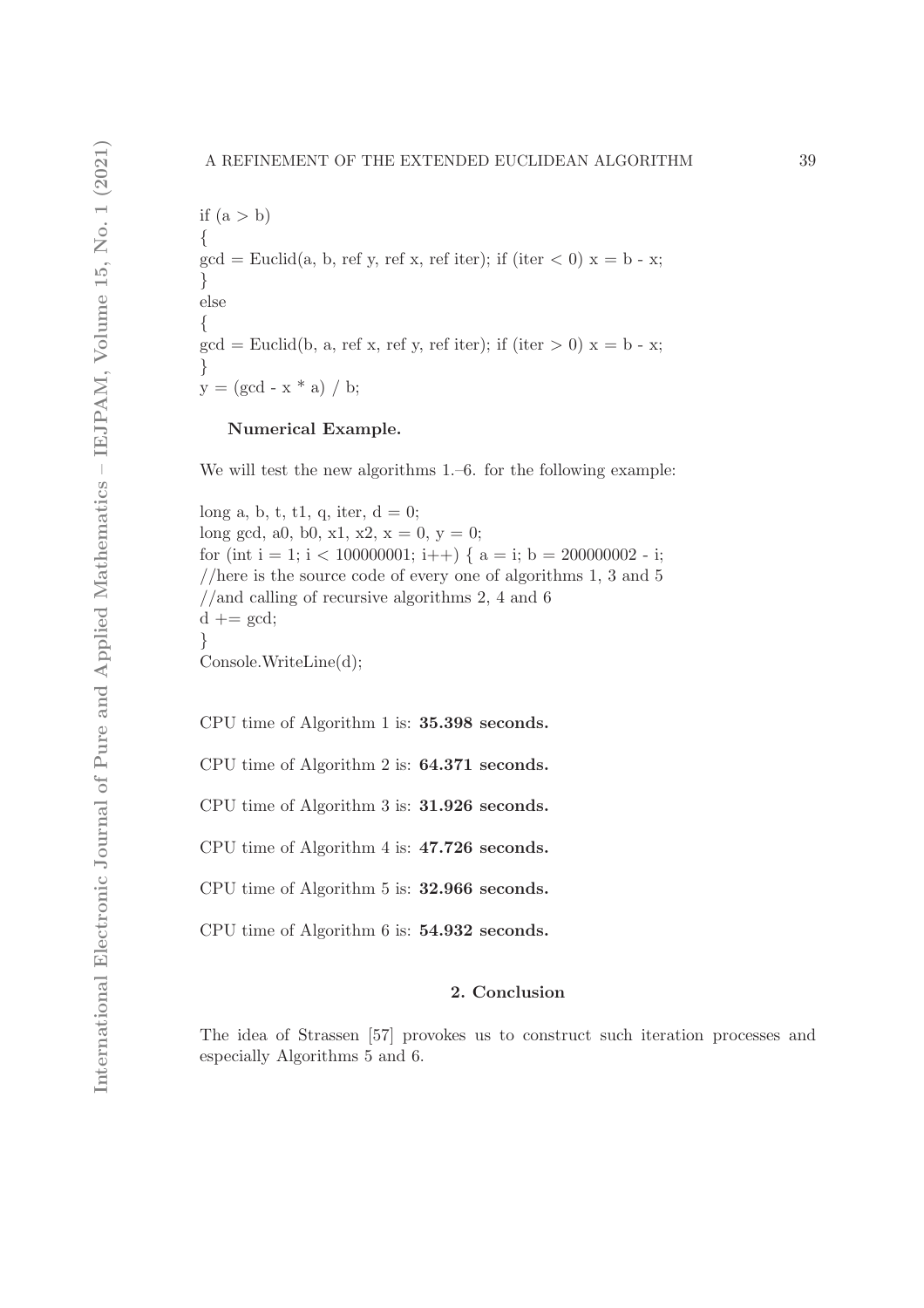## Acknowledgements

This paper is supported by the National Scientific Program "Information and Communication Technologies for a Single Digital Market in Science, Education and Security (ICTinSES)", financed by the Ministry of Education and Science.

#### References

- [1] A. Akritas, A new method for computing polynomial greatest common divisors and polynomial remainder sequences, *Numerische Mathematik*, 52 (1988), 119– 127.
- [2] S. Enkov, *Programming in Arduino Environment*, University Press "Paisii Hilendarski", Plovdiv (2017). (in Bulgarian)
- [3] F. Chang, Factoring a Polynomial with Multiple-Roots, *World Academy of Science, Engineering and Technology*, 47 (2008), 492–495.
- [4] Th. Cormen, Ch. Leiserson, R. Rivest, Cl. Stein, *Introduction to Algorithms*, 3rd ed., The MIT Press, Cambridge (2009).
- [5] K. Garov, A. Rahnev, *Textbook-notes on programming in BASIC for facultative training in mathematics for 9.–10. Grade of ESPU*, Sofia (1986). (in Bulgarian)
- [6] A. Golev, *Textbook on algorithms and programs in C#*, University Press "Paisii Hilendarski", Plovdiv (2012). (in Bulgarian)
- [7] T. Terzieva, *Introduction to web programming*, University Press "Paisii Hilendarski", Plovdiv (2021), ISBN 978-619-202-623-3. (in Bulgarian)
- [8] T. Terzieva, *Development of algorithmic thinking in the Informatics Education*, University Press "Paisii Hilendarski", Plovdiv (2021), ISBN 978-619-202-622-6. (in Bulgarian)
- [9] T. Terzieva, *Educational tools for teaching in digital environment*, University Press "Paisii Hilendarski", Plovdiv (2021). (in Bulgarian)
- [10] A. Iliev, N. Kyurkchiev, A Note on Knuth's Implementation of Euclid's Greatest Common Divisor Algorithm, *International Journal of Pure and Applied Mathematics*, 117 (2017), 603–608.
- [11] A. Iliev, N. Kyurkchiev, A. Golev, A Note on Knuth's Implementation of Extended Euclidean Greatest Common Divisor Algorithm, *International Journal of Pure and Applied Mathematics*, 118 (2018), 31–37.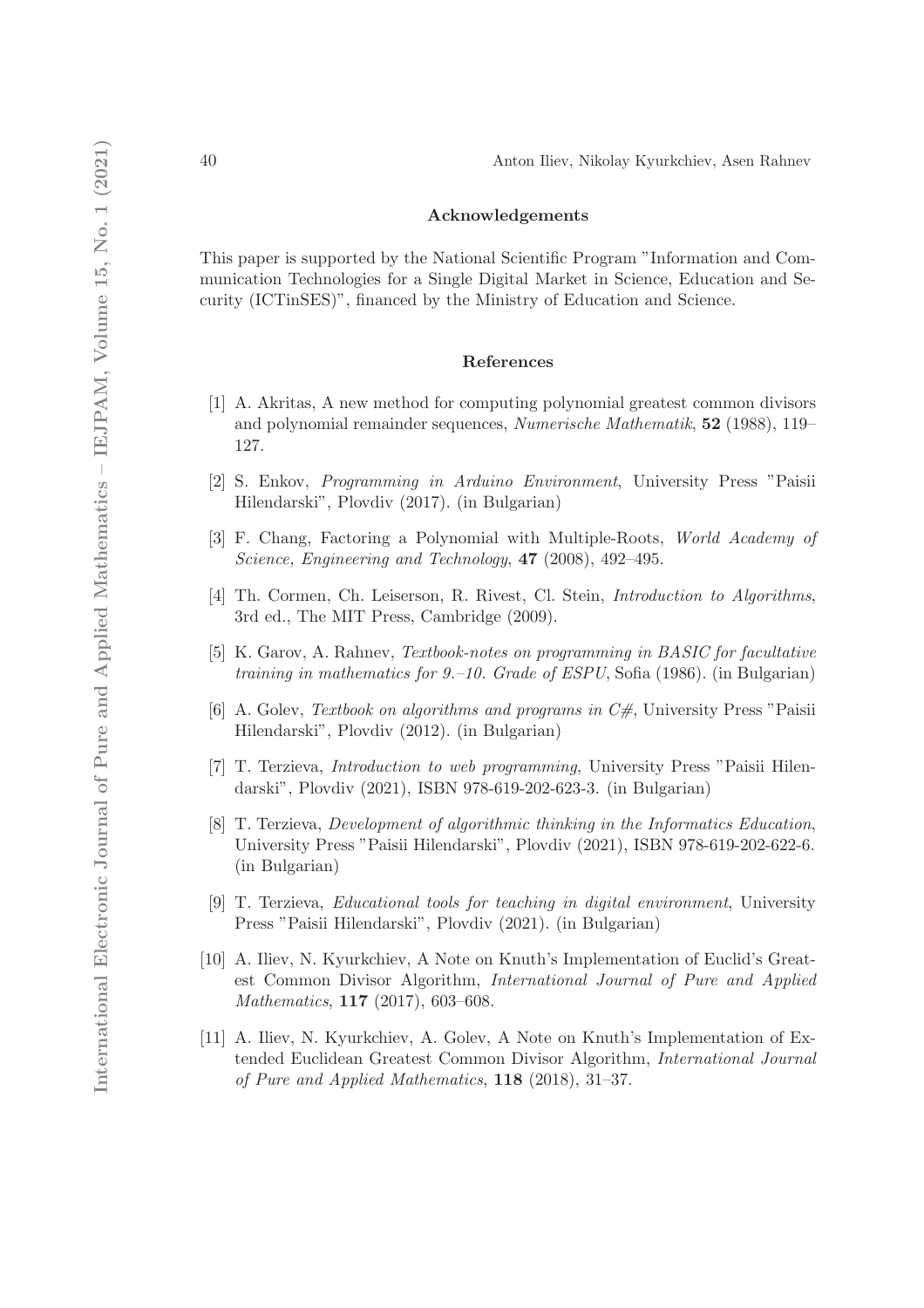#### A REFINEMENT OF THE EXTENDED EUCLIDEAN ALGORITHM 41

- [12] A. Iliev, N. Kyurkchiev, A. Rahnev, A Note on Adaptation of the Knuth's Extended Euclidean Algorithm for Computing Multiplicative Inverse, *International Journal of Pure and Applied Mathematics*, 118 (2018), 281–290.
- [13] A. Iliev, N. Kyurkchiev, A Note on Euclidean and Extended Euclidean Algorithms for Greatest Common Divisor for Polynomials, *International Journal of Pure and Applied Mathematics*, 118 (2018), 713–721.
- [14] A. Iliev, N. Kyurkchiev, A Note on Least Absolute Remainder Euclidean Algorithm for Greatest Common Divisor, *International Journal of Scientific Engineering and Applied Science*, 4 No. 3 (2018), 31–34.
- [15] A. Iliev, N. Kyurkchiev, A Note on Knuth's Algorithm for Computing Extended Greatest Common Divisor using SGN Function, *International Journal of Scientific Engineering and Applied Science*, 4 No. 3 (2018), 26–29.
- [16] A. Iliev, N. Kyurkchiev, *New Trends in Practical Algorithms: Some Computational and Approximation Aspects*, LAP LAMBERT Academic Publishing, Beau Bassin (2018).
- [17] A. Iliev, N. Kyurkchiev, 80th Anniversary of the birth of Prof. Donald Knuth, *Biomath Communications*, 5 (2018), 7 pp.
- [18] A. Iliev, N. Kyurkchiev, New Realization of the Euclidean Algorithm, *Collection of scientific works of Eleventh National Conference with International Participation Education and Research in the Information Society*, Plovdiv, ADIS, June 1–2, (2018), 180–185. (in Bulgarian)
- [19] A. Iliev, N. Kyurkchiev, New Organizing of the Euclid's Algorithm and one of its Applications to the Continued Fractions, *Collection of scientific works from conference "Mathematics. Informatics. Information Technologies. Application in Education"*, Pamporovo, Bulgaria, 10–12 October 2018, (2019), 199–207.
- [20] A. Iliev, N. Kyurkchiev, The faster Euclidean algorithm, *Collection of scientific works from conference*, Pamporovo, Bulgaria, 28–30 November 2018, (2019), 15–20.
- [21] A. Iliev, N. Kyurkchiev, The faster extended Euclidean algorithm, *Collection of scientific works from conference*, Pamporovo, Bulgaria, 28–30 November 2018, (2019), 21–26.
- [22] P. Kyurkchiev, V. Matanski, The faster Euclidean algorithm for computing polynomial multiplicative inverse, *Collection of scientific works from conference*, Pamporovo, Bulgaria, 28–30 November 2018, (2019), 43–48.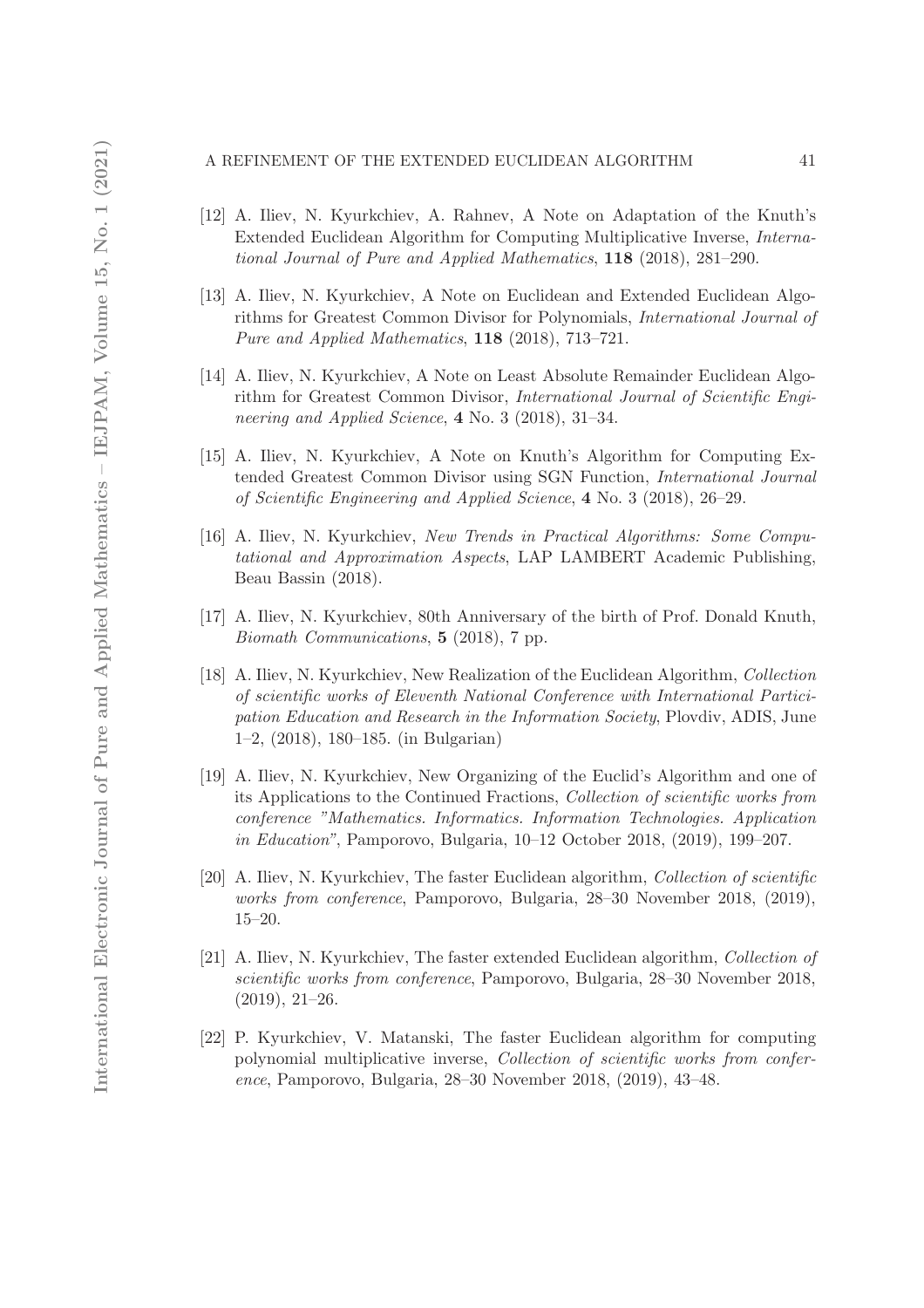- [23] V. Matanski, P. Kyurkchiev, The faster Lehmer's greatest common divisor algorithm, *Collection of scientific works from conference*, Pamporovo, Bulgaria, 28–30 November 2018, (2019), 37–42.
- [24] A. Iliev, N. Kyurkchiev, A. Rahnev, A New Improvement Euclidean Algorithm for Greatest Common Divisor. I, *Neural, Parallel, and Scientific Computations*, 26 No. 3 (2018), 355–362.
- [25] A. Iliev, N. Kyurkchiev, A. Rahnev, A New Improvement of Harris–Stein Modification of Euclidean Algorithm for Greatest Common Divisor. II, *International Journal of Pure and Applied Mathematics*, 120 No. 3 (2018), 379–388.
- [26] A. Iliev, N. Kyurkchiev, A. Rahnev, A New Improvement of Least Absolute Remainder Algorithm for Greatest Common Divisor. III, *Neural, Parallel, and Scientific Computations*, 27 No. 1 (2019), 1–9.
- [27] A. Iliev, N. Kyurkchiev, A. Rahnev, A New Improvement of Tembhurne–Sathe Modification of Euclidean Algorithm for Greatest Common Divisor. IV, *Dynamic Systems and Applications*, 28 No. 1 (2019), 143–152.
- [28] A. Iliev, N. Kyurkchiev, A. Rahnev, *Nontrivial Practical Algorithms: Part 2*, LAP LAMBERT Academic Publishing, Beau Bassin (2019).
- [29] A. Iliev, N. Valchanov, T. Terzieva, Generalization and Optimization of Some Algorithms, *Collection of scientific works of National Conference "Education in Information Society"*, Plovdiv, ADIS, 12–13 May 2009, (2009), 52–58. (in Bulgarian)
- [30] H. Gyulyustan, A Note on Euclidean Sequencing Algorithm, *Proceedings of the Scientific Conference "Innovative ICT for Digital Research Area in Mathematics, Informatics and Pedagogy of Education"*, Pamporovo, 7–8 November 2019, Plovdiv University Press, (2020), 57–64.
- [31] A. Iliev, N. Kyurkchiev, A. Rahnev, New Algorithm for Finding Greatest Common Divisor, *Neural, Parallel, and Scientific Computations*, 28 No. 1 (2020), 69–74.
- [32] A. Iliev, N. Kyurkchiev, A. Rahnev, A New Improvement of Stein's Binary Algorithm for Finding Greatest Common Divisor, *Neural, Parallel, and Scientific Computations*, 28 No. 1 (2020), 75–80.
- [33] A. Iliev, N. Kyurkchiev, A. Rahnev, New Algorithms for Finding Modular Multiplicative Inverse, *Neural, Parallel, and Scientific Computations*, 28 No. 1 (2020), 81–88.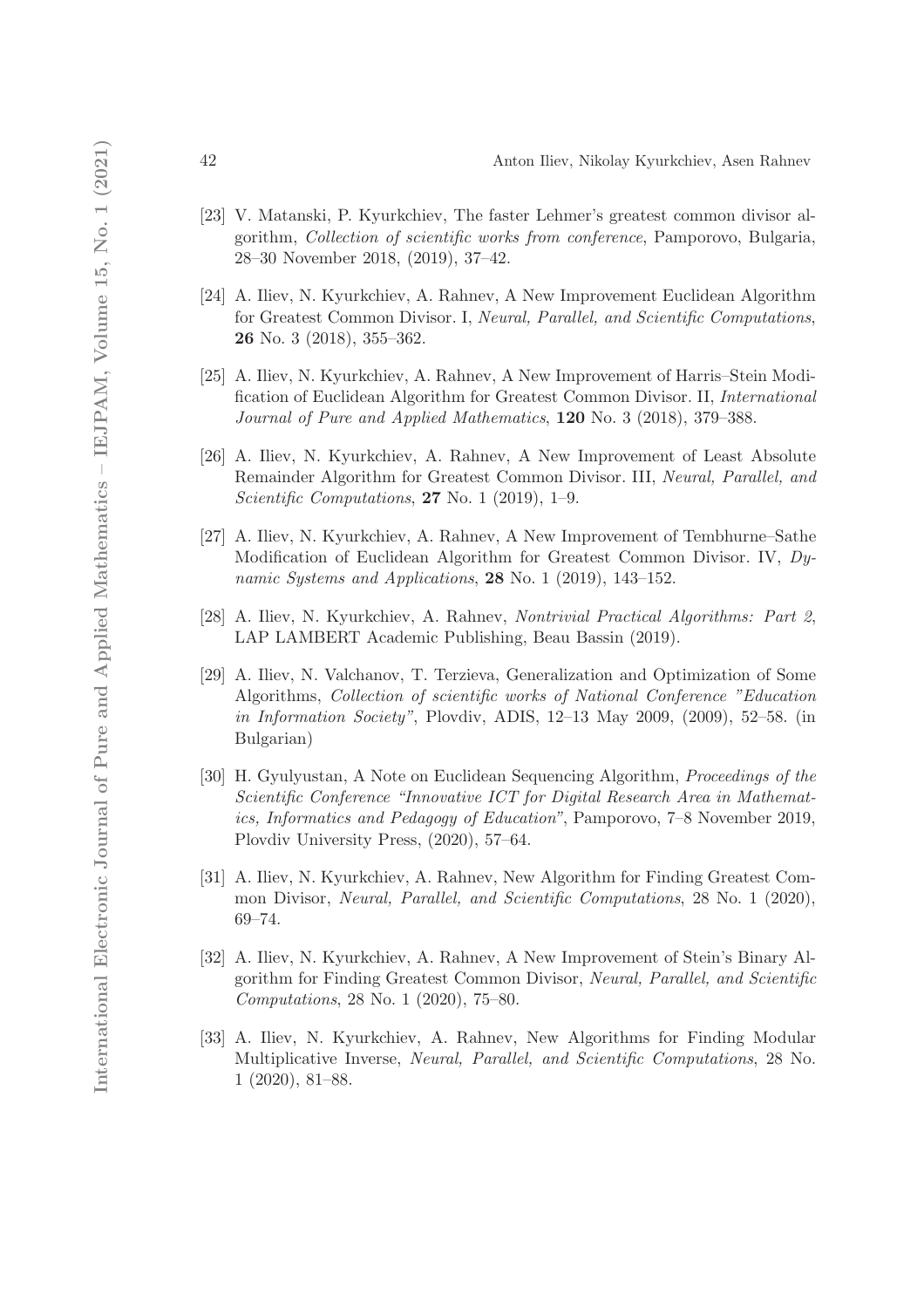#### A REFINEMENT OF THE EXTENDED EUCLIDEAN ALGORITHM 43

- [34] A. Iliev, N. Kyurkchiev, A. Rahnev, New Extended Algorithm for Finding Greatest Common Divisor, *Neural, Parallel, and Scientific Computations*, 28 No. 1 (2020), 89–95.
- [35] A. Iliev, N. Kyurkchiev, A. Rahnev, A New Improvement of Modular Multiplicative Inverse Binary Algorithm, *International Electronic Journal of Pure and Applied Mathematics*, 14 No. 1 (2020), 37–44.
- [36] A. Iliev, N. Kyurkchiev, A. Rahnev, Recursive Extended Stein's Binary Algorithm, *International Electronic Journal of Pure and Applied Mathematics*, 14 No. 1 (2020), 31–36.
- [37] A. Iliev, N. Kyurkchiev, A. Rahnev, A new improvement of Jacobi symbol algorithm, *International Electronic Journal of Pure and Applied Mathematics*, 15 No. 1 (2020), 13–22.
- [38] A. Iliev, N. Kyurkchiev, A. Rahnev, A new improvement of Jacobi symbol binary algorithm, *International Electronic Journal of Pure and Applied Mathematics*, 15 No. 1 (2020), 1–11.
- [39] A. Iliev, N. Kyurkchiev, A. Rahnev, Efficient Binary Algorithm for Kronecker Symbol, *Communications in Applied Analysis*, 25 No. 1 (2021), 11–21.
- [40] A. Iliev, N. Kyurkchiev, A. Rahnev, Efficient Algorithm for Kronecker Symbol, *International Electronic Journal of Pure and Applied Mathematics*, 15 No. 1 (2020), 23–30.
- [41] A. Iliev, N. Kyurkchiev, A. Rahnev, A Refinement of the Knuth's Extended Euclidean Algorithm for Computing Modular Multiplicative Inverse, (2021), preprint.
- [42] A. Iliev, N. Kyurkchiev, A. Rahnev, T. Terzieva, A Refinement of the Extended Euclidean Algorithm using SGN Function, (2021), preprint.
- [43] A. Iliev, N. Kyurkchiev, A. Rahnev, T. Terzieva, A Refinement of the Böhs Algorithm for Computing Modular Multiplicative Inverse, (2021), preprint.
- [44] A. Iliev, N. Kyurkchiev, A. Rahnev, A New Improvement of Extended Stein's Binary Algorithm, *Proceedings of the Anniversary International Scientific Conference Synergetics and Reflection in Mathematics Education*, Pamporovo, 16– 18 October 2020, Plovdiv University Press, (2020), 259–264.
- [45] D. Knuth, *The Art of Computer Programming, Vol. 2, Seminumerical Algorithms*, 3rd ed., Addison-Wesley, Boston (1998).
- [46] Hr. Krushkov, A. Iliev, *Practical programming guide in Pascal, Parts I and II*, Koala press, Plovdiv (2002). (in Bulgarian)